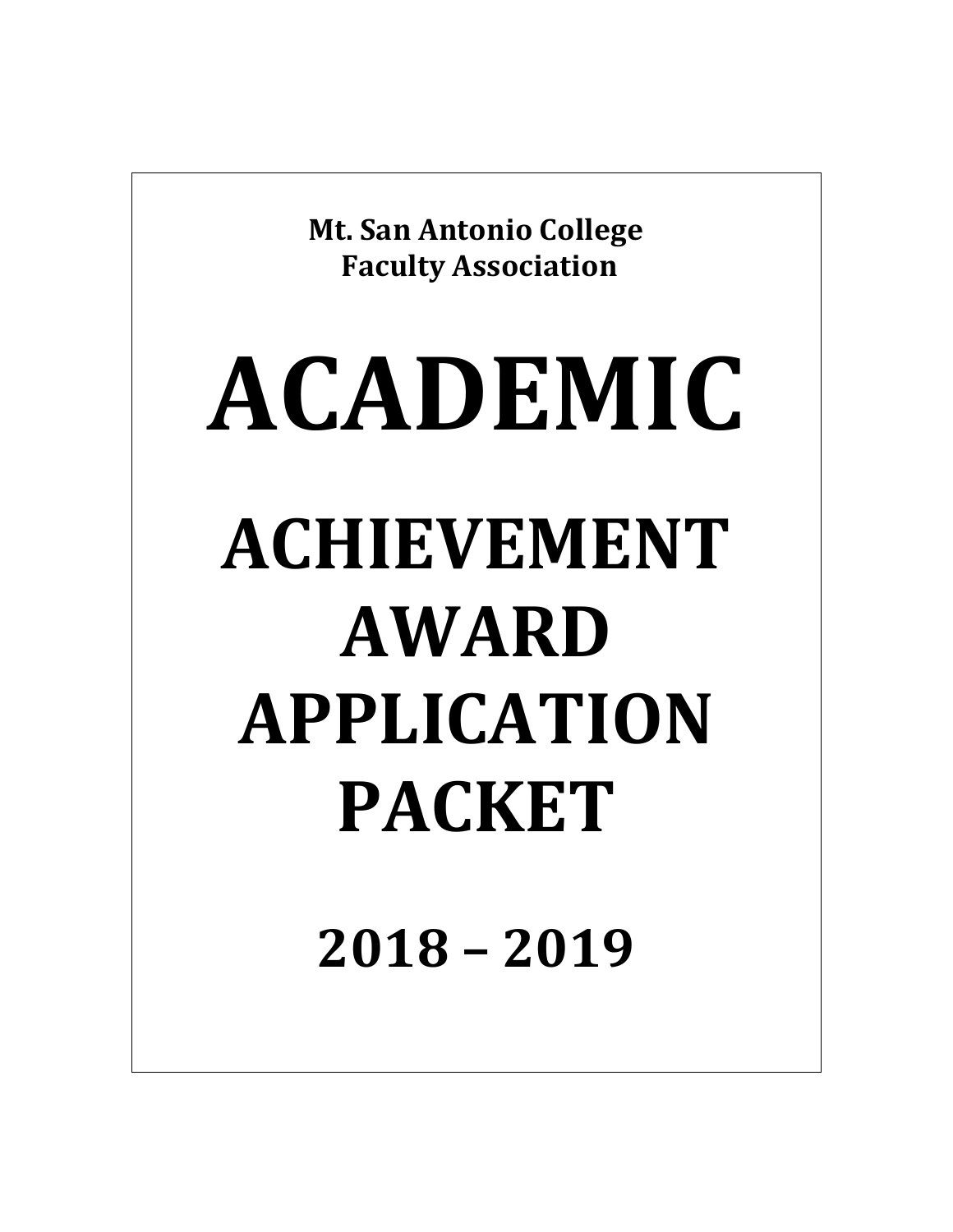March 10, 2019

Dear Student:

Dear Student:<br>Mt. San Antonio College Faculty Association is pleased to announce their Academic Achievement Award. The past recipients of this award have received between \$250 and \$1500. To apply for this award you must meet the requirements listed on the application, and you must complete the enclosed application packet by the **deadline of Tuesday,**  April 16, 2019. Please turn in your *complete* packet to the FA Office (Bld. 23 Rm. 5100) or email **ALL** paperwork (including scanned Letters of Recommendation) in **one** email to: faawards@msac-fa.org.

<u>faawards@msac-fa.org</u>.<br>The Committee's evaluation of your application includes an "Other information/Campus involvement" category. To help us evaluate your application carefully list your non-classroom activities including:

- Campus involvement (dates, hours, responsibilities, achievements)
- Competitions and/or awards won (define and describe awarding body; indicate if it is a national, state, regional, or campus award; your role in and preparation for the competition; criteria by which the award was given)
- Volunteer or community work (dates, hours, responsibilities, achievements)
- Employment (If you have been employed while attending Mt. SAC, list your jobs and hours per week.)
- Conferences or workshops attended. Describe if you were a presenter.
- Number of degree applicable units you will have completed by the end of Spring Semester AND Degree completed (AA, AS, AA-T, AS-T degree and/or IGETC/CSU GE completed by this term).

 If you have any questions about the application requirements or forms, please contact me at [eward@mtsac.edu](mailto:eward@mtsac.edu) or the Faculty Association Office at (909) 274-4531.

Best of Luck!

Sincerely,

Liz Ward, Chairperson Faculty Association Achievement Award Committee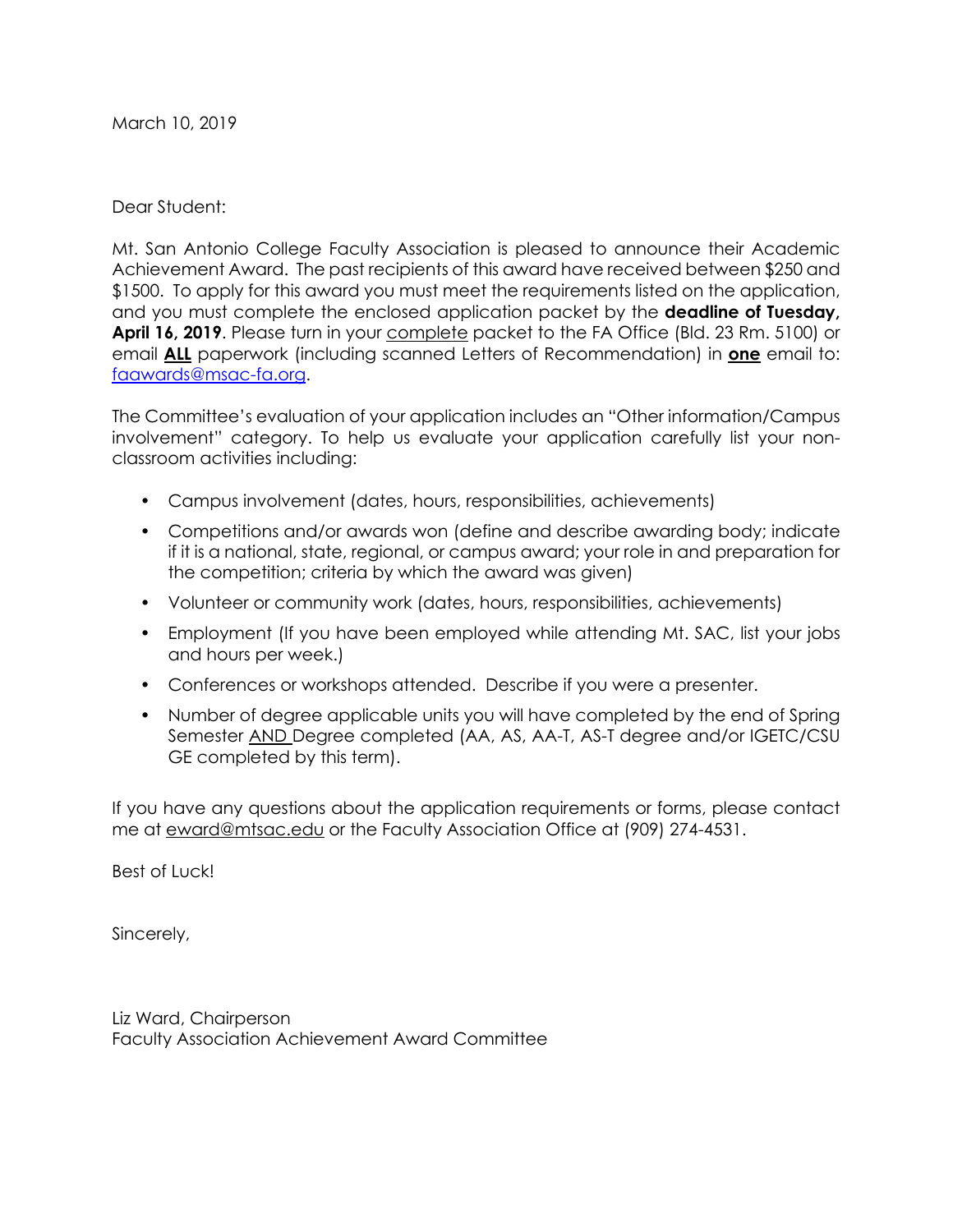# **Student Academic Achievement Award Application**

#### **R E A D I N S T R U C T I O N S C A R E F U L L Y !**

#### **PLEASE DO NOT APPLY. YOU MAY NOT RECEIVE AN AWARD MORE THAN ONCE! IF YOU ARE A PAST RECIPIENT OF A FACULTY ASSOCIATION ACHIEVEMENT AWARD,**

 **DATE DUE: Tuesday April 16, 2019**. Please turn in your complete packet to the FA Office (Bld. 23 Rm. 5100) or attach **ALL** paperwork (including scanned Letters of Recommendation) in **one** email to: [faawards@msac-fa.org.](mailto:faawards@msac-fa.org)

The following materials MUST accompany your application form or the application will not be considered:

- 1. Completed work-in-progress form.
- 2. An unofficial copy of your Mt. SAC transcript (You may obtain this from your portal at [inside.mtsac.edu\)](http:inside.mtsac.edu).
- 3. A description of your non-classroom activities, service, leadership and/or community involvement.
- 4. A typed, double-spaced essay on the topic "My Most Important Academic Experience at Mt. SAC." (Essay not to exceed 600 words)
- 5. Two faculty letters of recommendation **on Mt. SAC stationery**. Preferably, these letters should come from faculty with whom you have taken a course.
- 6. Number of units completed by the end of Spring Semester **AND** Degree completed (AA, AS, AA-T, AS-T degree and/or IGETC/CSU GE completed by this term).

| Last                                                                            | First                                                                    | Middle |
|---------------------------------------------------------------------------------|--------------------------------------------------------------------------|--------|
|                                                                                 |                                                                          |        |
|                                                                                 | STATE: ZIP CODE:                                                         |        |
| HOME PHONE: $\begin{array}{ c c c c c }\n\hline\n-1 & - & -\hline\n\end{array}$ | Cell Phone: $\begin{array}{ c c c c c }\n\hline\n-\end{array}$ = _______ |        |
|                                                                                 |                                                                          |        |

 **Personal Statement:** I affirm that I qualify for competition because I meet the following minimum requirements:

- 1. I currently have an overall Grade Point Average of at least 3.80. I also understand that in order to receive the award, my overall G.P.A. will not fall below the minimum of 3.80.
- 2. I will have completed at least 56 units (48 completed at Mt. SAC) of lower division course work by the end of this current academic year (June'19), a minimum of 12 units completed within this academic year at Mt. SAC, (August '18 to June '19) and possess no degree above that of an Associate Degree.
- 3. My future plans include continued commitment to education and professional development.
- 4. I have completed the Award Packet.
- 5. I have not previously received an Achievement Award from the Mt. SAC Faculty Association.

#### **Applicant's Signature:** \_\_\_\_\_\_\_\_\_\_\_\_\_\_\_\_\_\_\_\_\_\_\_\_\_\_\_\_\_\_\_\_\_\_\_\_\_\_\_\_\_\_\_\_\_\_\_\_\_\_\_\_\_ **Date:** \_\_\_\_\_\_\_\_\_\_\_\_\_\_\_\_\_\_\_\_

 Recipients will be notified as soon as judging is completed. Those receiving an award should plan to attend the FA Student Achievement Award Ceremony Saturday, June 8, 2019 at 2:00 p.m. in Founders Hall.

 *Financial awards will be given at the conclusion of the semester after verification that you meet the award criteria.*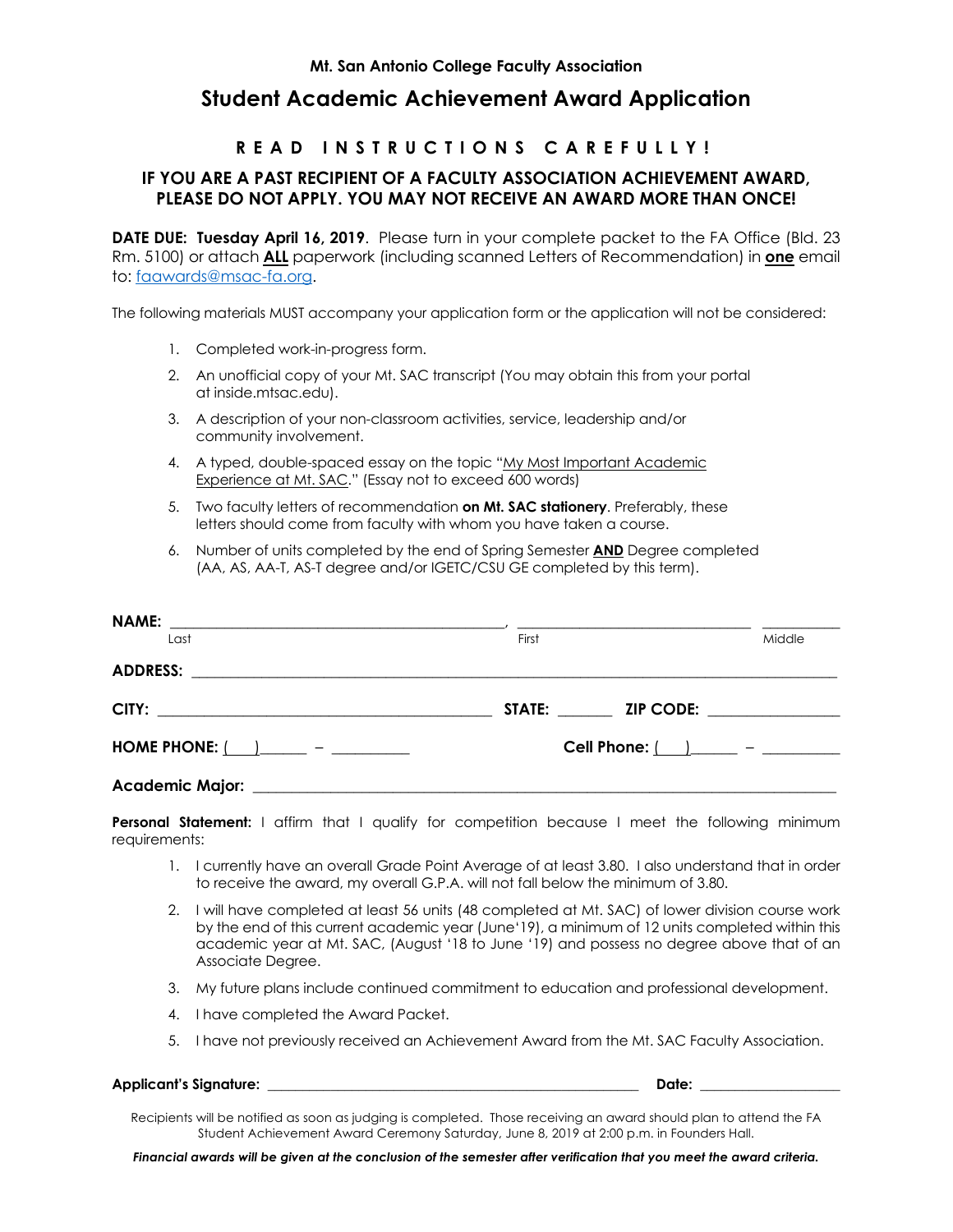## **Mt. San Antonio College Faculty Association Academic Scholastic Achievement Award Request for Work In Progress**

|                 |             | Semester / Year: 1988 1999 |      |  |
|-----------------|-------------|----------------------------|------|--|
| Student Name: _ |             |                            |      |  |
| Last            |             | First                      | M.I. |  |
| Date:           | Student ID: | Birth Date:                |      |  |

 **TO THE PROFESSOR**: The student named above has requested his/her grades to date be made available to the Scholastic Achievement Award Committee. Please enter class units in the unit column and the grade to date in the grade column. Then sign and return this form to the student.

Liz Ward, Chairperson

Faculty Association Scholastic Achievement Award Committee

| Course | <b>Units</b> | <b>Grade</b><br>to Date | <b>Instructor Signature</b> | <b>Date</b> |
|--------|--------------|-------------------------|-----------------------------|-------------|
|        |              |                         |                             |             |
|        |              |                         |                             |             |
|        |              |                         |                             |             |
|        |              |                         |                             |             |
|        |              |                         |                             |             |
|        |              |                         |                             |             |

Courses Dropped Spring Semester – Student must complete

| Course | <b>Units</b> | <b>Date Dropped</b> |
|--------|--------------|---------------------|
|        |              |                     |
|        |              |                     |

 **TO THE STUDENT**: It is your responsibility to see that this form is filled out by each of your instructors. This form must be turned in with the completed application packet.

# **Deadline for Applying: Tuesday April 16, 2019**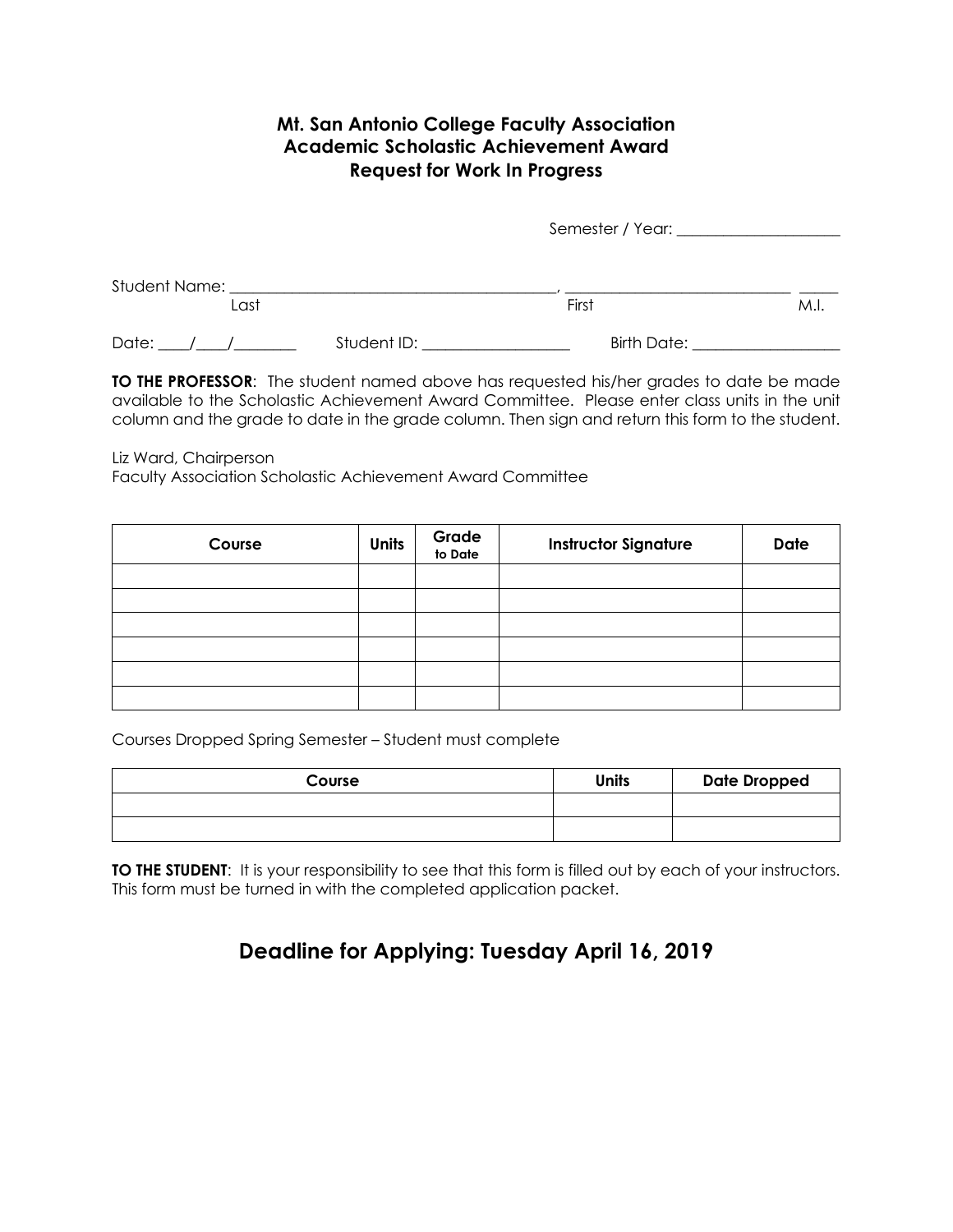# CATEGORY: Scholastic Achievement FACULTY ASSOCIATION STUDENT ACHIEVEMENT AWARD RUBRIC

- 1. Name of Student: \_\_\_\_\_\_\_\_\_\_\_\_\_\_\_\_\_\_\_\_\_\_\_\_\_\_\_\_\_\_\_\_\_\_\_\_\_\_\_\_\_\_\_\_\_\_\_\_\_\_\_\_\_\_\_\_\_\_\_\_\_\_\_\_\_\_\_\_\_\_\_\_
- 2. Previous winner? Y N
- 3. Earned degree above associates? Y N
- 4. Current "Overall" GPA \_\_\_\_\_\_\_\_\_\_\_ NOTE: Must be at least 3.8; see "Transcript Totals (credit)
- 5. Units in current academic year: \_\_\_\_\_\_\_\_\_\_ NOTE: Completed or in-progress; must be at least 12
- 6. 56 total units completed by June '19? Y N NOTE: In-progress OK; 48 units must be at Mt. SAC

Based on your review of the packet, please score student in each area and total your scores:

## **Rigor of Coursework / Breadth of Study**

- • **Rigor:** Full points could include completion of 15 or more units in Honors courses and/or multiple courses in a student's major discipline beyond the standard, basic course.  $\bullet$
- • **Breadth:** Full points could include full completion of IGETC sequence or CSU certification (if major-appropriate) or completion of requirements for an AA-T, AS-T, AS, AA degree or CSU certificate. All of the 56 units should be degree-applicable.

Score: \_\_\_\_\_\_\_\_\_

# **Depth of Involvement/ Overall Impact/Other**

 • Full marks could include: Documented service to the College of at least 100 hours in academic pursuits beyond required coursework; Significant positive impact on the Mt. SAC community; Significant achievement as part of a College-sponsored team or organization; or substantial work (paid or unpaid) necessary to support oneself or one's family.

Score: \_\_\_\_\_\_\_\_\_